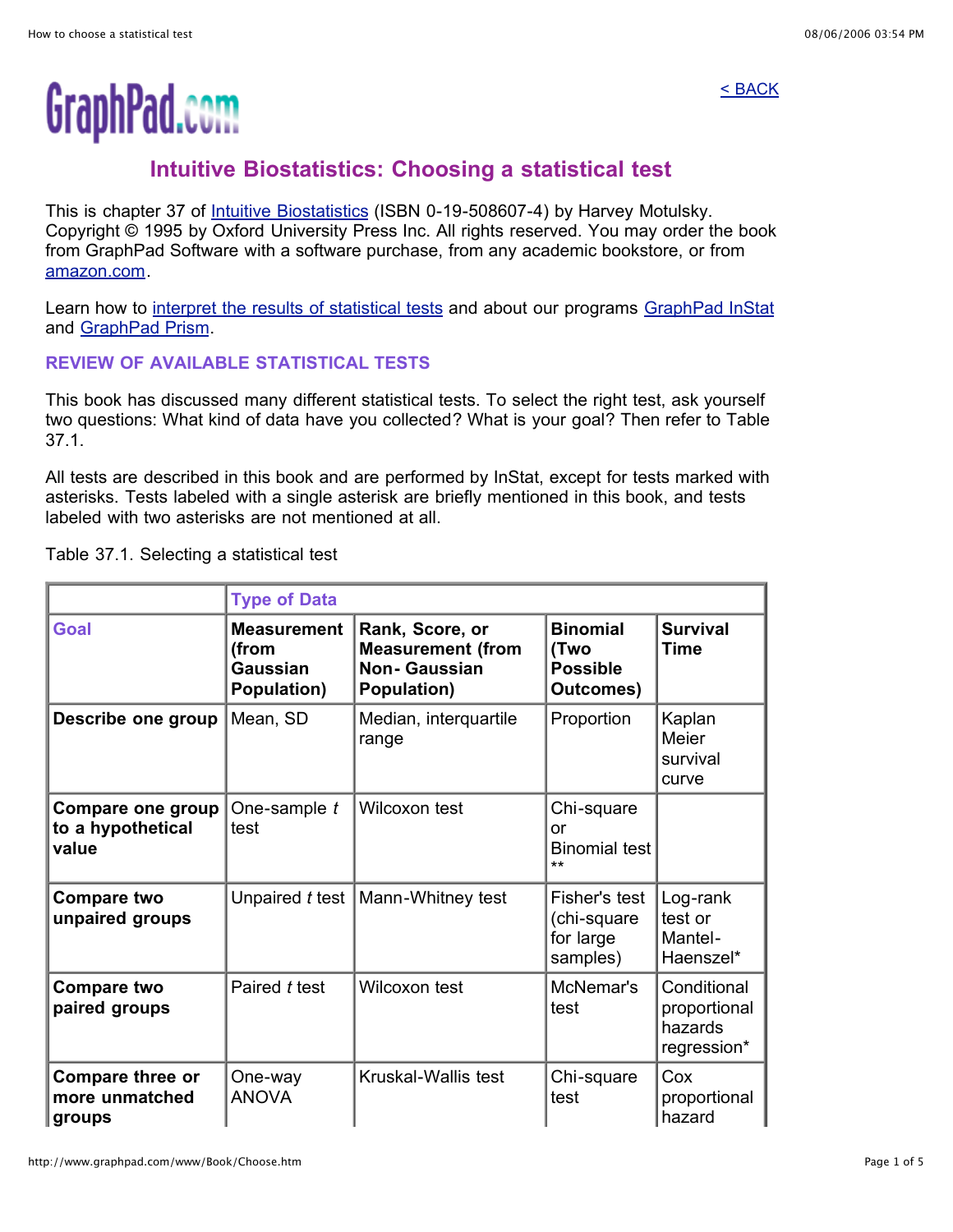|                                                                           |                                                                                             |                               |                                     | regression**                                           |
|---------------------------------------------------------------------------|---------------------------------------------------------------------------------------------|-------------------------------|-------------------------------------|--------------------------------------------------------|
| Compare three or<br>more matched<br>groups                                | Repeated-<br>measures<br><b>ANOVA</b>                                                       | Friedman test                 | Cochrane<br>Q**                     | Conditional<br>proportional<br>hazards<br>regression** |
| Quantify<br>association<br>between two<br>variables                       | Pearson<br>correlation                                                                      | Spearman correlation          | Contingency<br>coefficients**       |                                                        |
| <b>Predict value from</b><br>another measured<br>variable                 | Simple linear<br>regression<br><b>or</b><br>Nonlinear<br>regression                         | Nonparametric<br>regression** | Simple<br>logistic<br>regression*   | Cox<br>proportional<br>hazard<br>regression*           |
| <b>Predict value from</b><br>several measured<br>or binomial<br>variables | Multiple linear<br>regression*<br><b>or</b><br><b>Multiple</b><br>nonlinear<br>regression** |                               | Multiple<br>logistic<br>regression* | Cox<br>proportional<br>hazard<br>regression*           |

# **REVIEW OF NONPARAMETRIC TESTS**

Choosing the right test to compare measurements is a bit tricky, as you must choose between two families of tests: parametric and nonparametric. Many -statistical test are based upon the assumption that the data are sampled from a Gaussian distribution. These tests are referred to as parametric tests. Commonly used parametric tests are listed in the first column of the table and include the t test and analysis of variance.

Tests that do not make assumptions about the population distribution are referred to as nonparametric- tests. You've already learned a bit about nonparametric tests in previous chapters. All commonly used nonparametric tests rank the outcome variable from low to high and then analyze the ranks. These tests are listed in the second column of the table and include the Wilcoxon, Mann-Whitney test, and Kruskal-Wallis tests. These tests are also called distribution-free tests.

# **CHOOSING BETWEEN PARAMETRIC AND NONPARAMETRIC TESTS: THE EASY CASES**

Choosing between parametric and nonparametric tests is sometimes easy. You should definitely choose a parametric test if you are sure that your data are sampled from a population that follows a Gaussian distribution (at least approximately). You should definitely select a nonparametric test in three situations:

• The outcome is a rank or a score and the population is clearly not Gaussian. Examples include class ranking of students, the Apgar score for the health of newborn babies (measured on a scale of 0 to IO and where all scores are integers), the visual analogue score for pain (measured on a continuous scale where 0 is no pain and 10 is unbearable pain), and the star scale commonly used by movie and restaurant critics (\* is OK, \*\*\*\*\* is fantastic).

• Some values are "off the scale," that is, too high or too low to measure. Even if the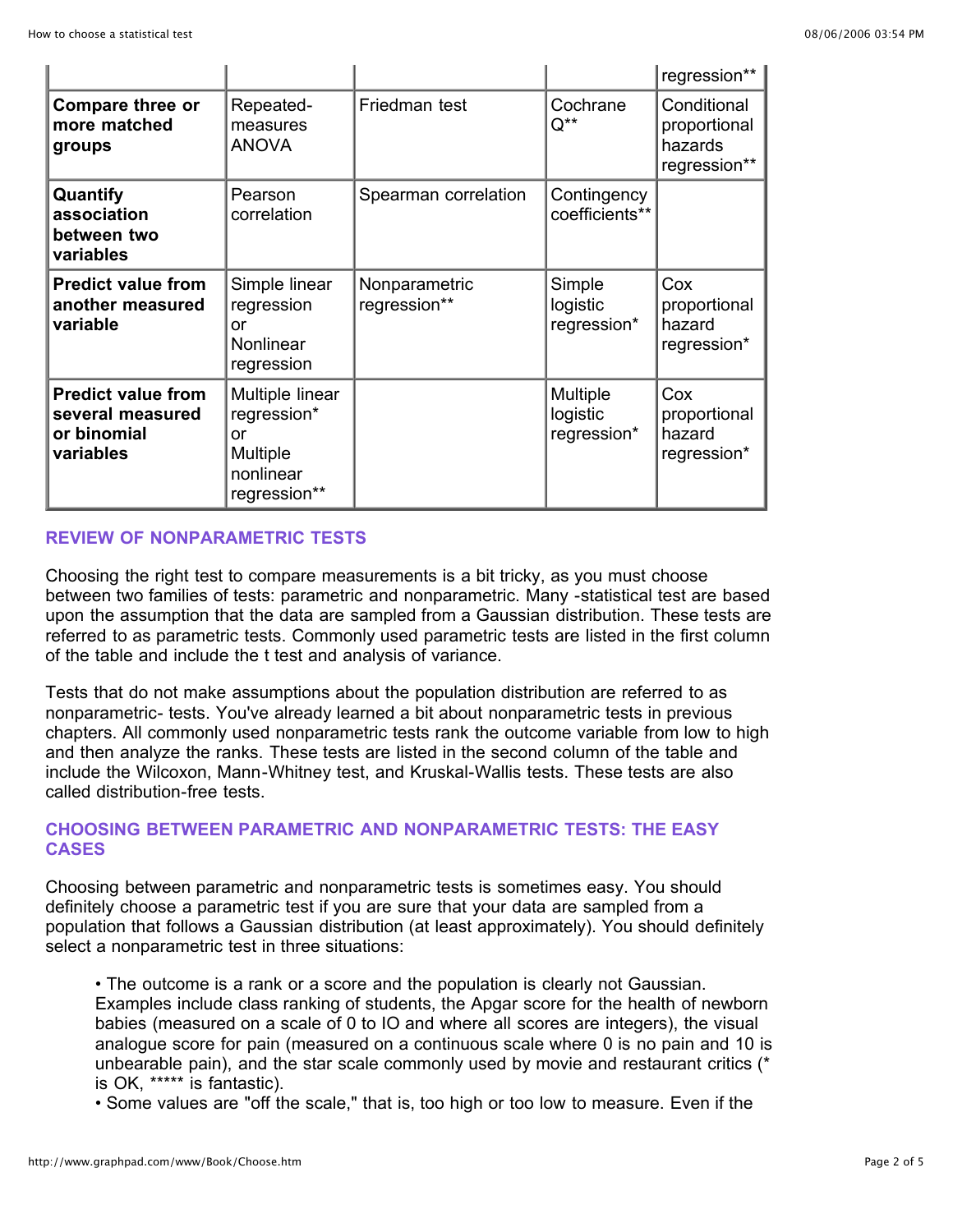population is Gaussian, it is impossible to analyze such data with a parametric test since you don't know all of the values. Using a nonparametric test with these data is simple. Assign values too low to measure an arbitrary very low value and assign values too high to measure an arbitrary very high value. Then perform a nonparametric test. Since the nonparametric test only knows about the relative ranks of the values, it won't matter that you didn't know all the values exactly.

• The data ire measurements, and you are sure that the population is not distributed in a Gaussian manner. If the data are not sampled from a Gaussian distribution, consider whether you can transformed the values to make the distribution become Gaussian. For example, you might take the logarithm or reciprocal of all values. There are often biological or chemical reasons (as well as statistical ones) for performing a particular transform.

# **CHOOSING BETWEEN PARAMETRIC AND NONPARAMETRIC TESTS: THE HARD CASES**

It is not always easy to decide whether a sample comes from a Gaussian population. Consider these points:

• If you collect many data points (over a hundred or so), you can look at the distribution of data and it will be fairly obvious whether the distribution is approximately bell shaped. A formal statistical test (Kolmogorov-Smirnoff test, not explained in this book) can be used to test whether the distribution of the data differs significantly from a Gaussian distribution. With few data points, it is difficult to tell whether the data are Gaussian by inspection, and the formal test has little power to discriminate between Gaussian and non-Gaussian distributions.

• You should look at previous data as well. Remember, what matters is the distribution of the overall population, not the distribution of your sample. In deciding whether a population is Gaussian, look at all available data, not just data in the current experiment.

• Consider the source of scatter. When the scatter comes from the sum of numerous sources (with no one source contributing most of the scatter), you expect to find a roughly Gaussian distribution.

When in doubt, some people choose a parametric test (because they aren't sure the Gaussian assumption is violated), and others choose a nonparametric test (because they aren't sure the Gaussian assumption is met).

# **CHOOSING BETWEEN PARAMETRIC AND NONPARAMETRIC TESTS: DOES IT MATTER?**

Does it matter whether you choose a parametric or nonparametric test? The answer depends on sample size. There are four cases to think about:

• Large sample. What happens when you use a parametric test with data from a nongaussian population? The central limit theorem (discussed in Chapter 5) ensures that parametric tests work well with large samples even if the population is non-Gaussian. In other words, parametric tests are robust to deviations from Gaussian distributions, so long as the samples are large. The snag is that it is impossible to say how large is large enough, as it depends on the nature of the particular non-Gaussian distribution. Unless the population distribution is really weird, you are probably safe choosing a parametric test when there are at least two dozen data points in each group.

• Large sample. What happens when you use a nonparametric test with data from a Gaussian population? Nonparametric tests work well with large samples from Gaussian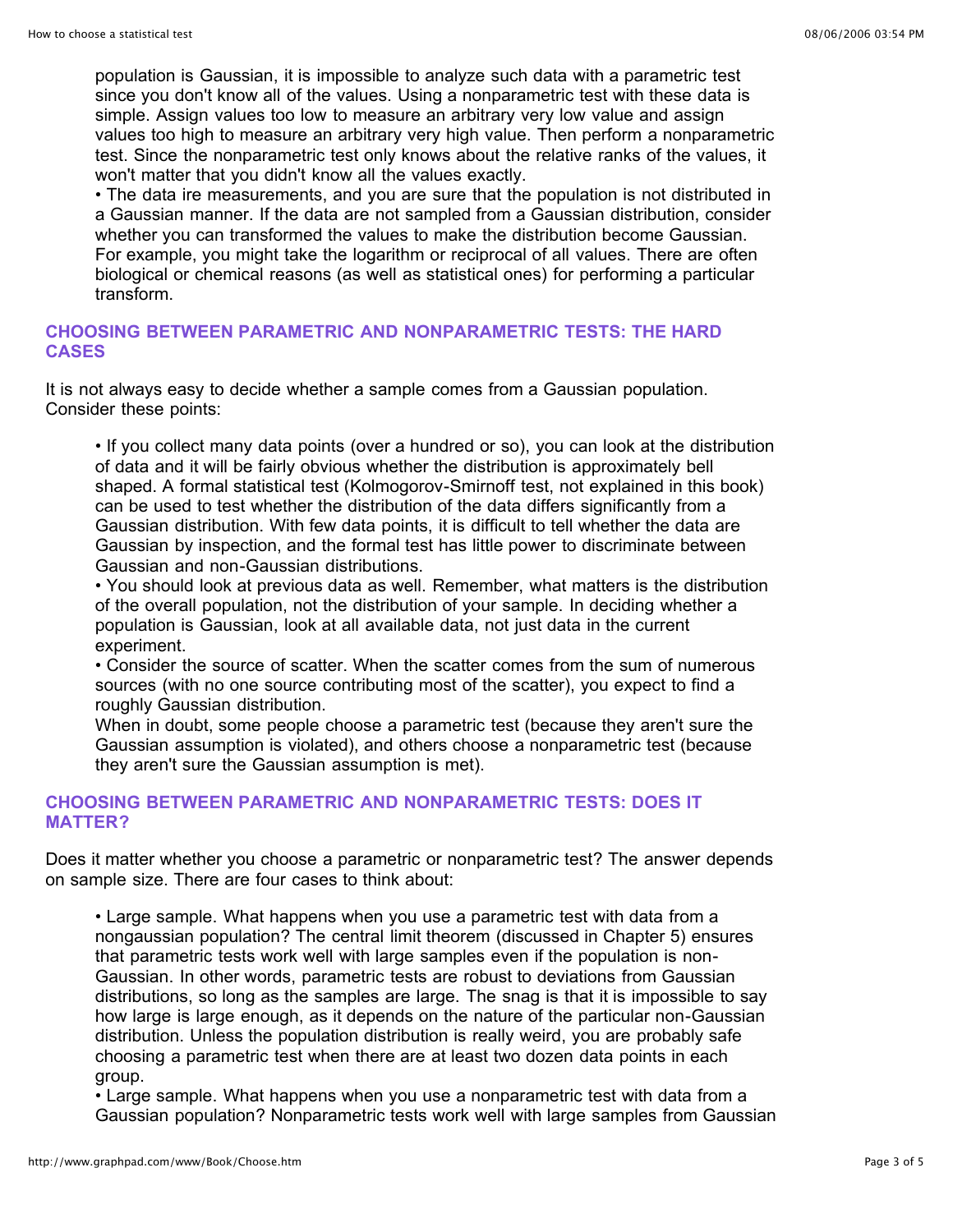populations. The P values tend to be a bit too large, but the discrepancy is small. In other words, nonparametric tests are only slightly less powerful than parametric tests with large samples.

• Small samples. What happens when you use a parametric test with data from nongaussian populations? You can't rely on the central limit theorem, so the P value may be inaccurate.

• Small samples. When you use a nonparametric test with data from a Gaussian population, the P values tend to be too high. The nonparametric tests lack statistical power with small samples.

Thus, large data sets present no problems. It is usually easy to tell if the data come from a Gaussian population, but it doesn't really matter because the nonparametric tests are so powerful and the parametric tests are so robust. Small data sets present a dilemma. It is difficult to tell if the data come from a Gaussian population, but it matters a lot. The nonparametric tests are not powerful and the parametric tests are not robust.

# **ONE- OR TWO-SIDED P VALUE?**

With many tests, you must choose whether you wish to calculate a one- or two-sided P value (same as one- or two-tailed P value). The difference between one- and two-sided P values was discussed in Chapter 10. Let's review the difference in the context of a t test. The P value is calculated for the null hypothesis that the two population means are equal, and any discrepancy between the two sample means is due to chance. If this null hypothesis is true, the one-sided P value is the probability that two sample means would differ as much as was observed (or further) in the direction specified by the hypothesis just by chance, even though the means of the overall populations are actually equal. The two-sided P value also includes the probability that the sample means would differ that much in the opposite direction (i.e., the other group has the larger mean). The two-sided P value is twice the one-sided P value.

A one-sided P value is appropriate when you can state with certainty (and before collecting any data) that there either will be no difference between the means or that the difference will go in a direction you can specify in advance (i.e., you have specified which group will have the larger mean). If you cannot specify the direction of any difference before collecting data, then a two-sided P value is more appropriate. If in doubt, select a two-sided P value.

If you select a one-sided test, you should do so before collecting any data and you need to state the direction of your experimental hypothesis. If the data go the other way, you must be willing to attribute that difference (or association or correlation) to chance, no matter how striking the data. If you would be intrigued, even a little, by data that goes in the "wrong" direction, then you should use a two-sided P value. For reasons discussed in Chapter 10, I recommend that you always calculate a two-sided P value.

#### **PAIRED OR UNPAIRED TEST?**

When comparing two groups, you need to decide whether to use a paired test. When comparing three or more groups, the term paired is not apt and the term repeated measures is used instead.

Use an unpaired test to compare groups when the individual values are not paired or matched with one another. Select a paired or repeated-measures test when values represent repeated measurements on one subject (before and after an intervention) or measurements on matched subjects. The paired or repeated-measures tests are also appropriate for repeated laboratory experiments run at different times, each with its own control.